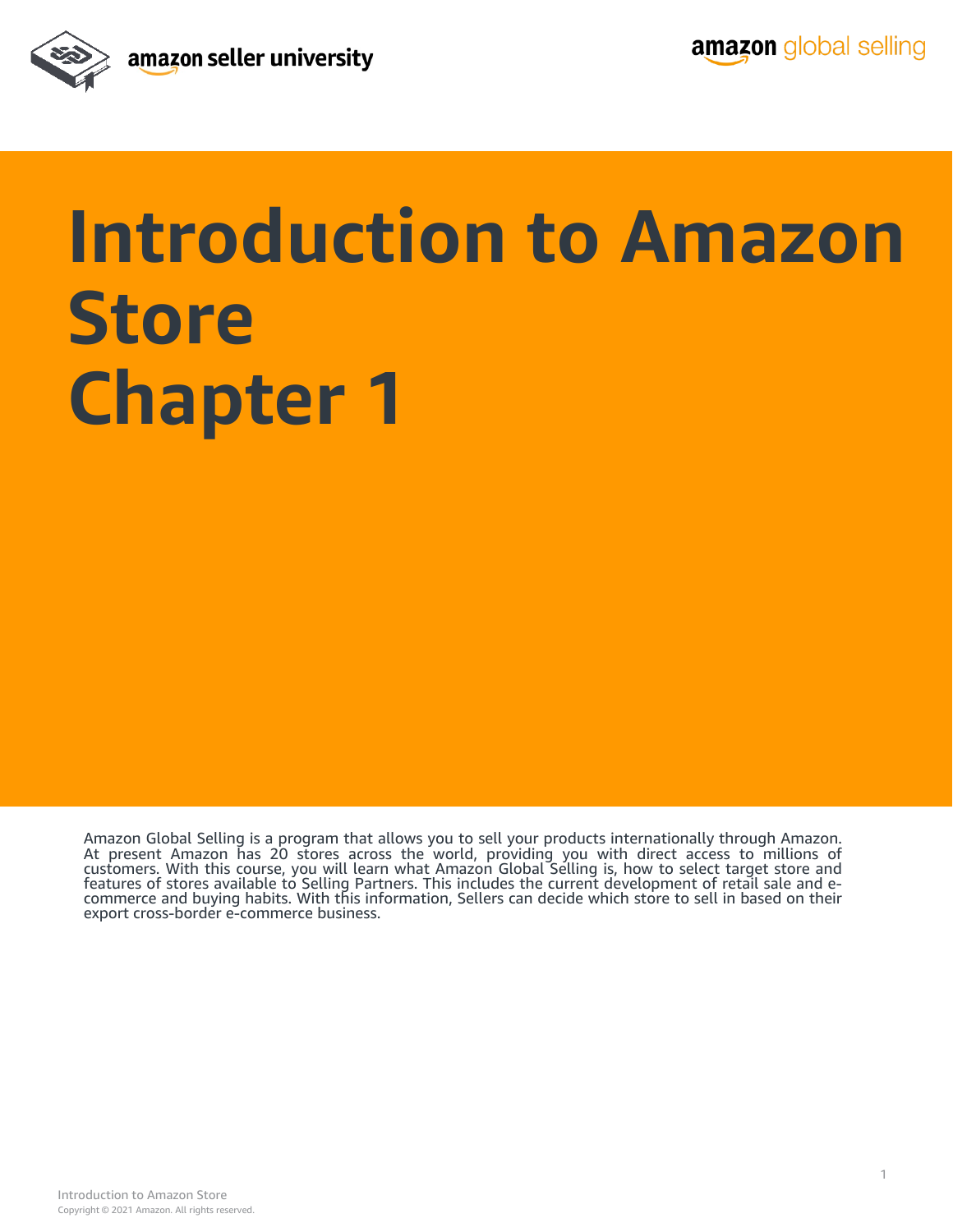## **Contents**

There are nine chapters in this course. If you wish to learn about other chapters, please look for them under [Related Topics.](#page-6-0)

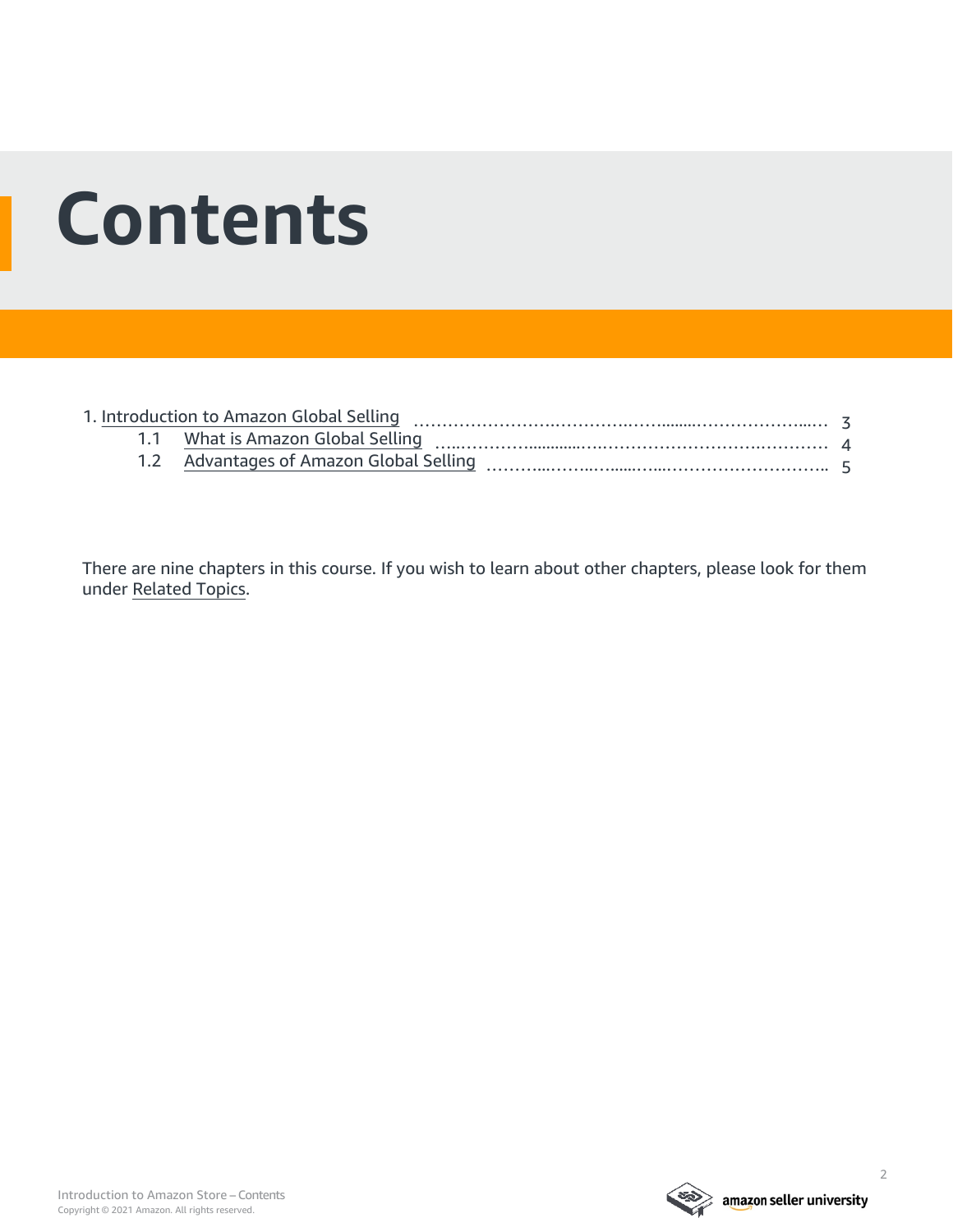# <span id="page-2-0"></span>**1. Introduction to Amazon Global Selling**

By now you would have realized that cross-border e-commerce provides the new tailwind for the economy. This chapter will introduce how Amazon Global Selling helps you on your first step towards expanding your global sales.

- 1.1 [What is Amazon Global Selling](#page-3-0)<br>1.2 Advantages of Amazon Global
- [Advantages of Amazon Global Selling](#page-4-0)

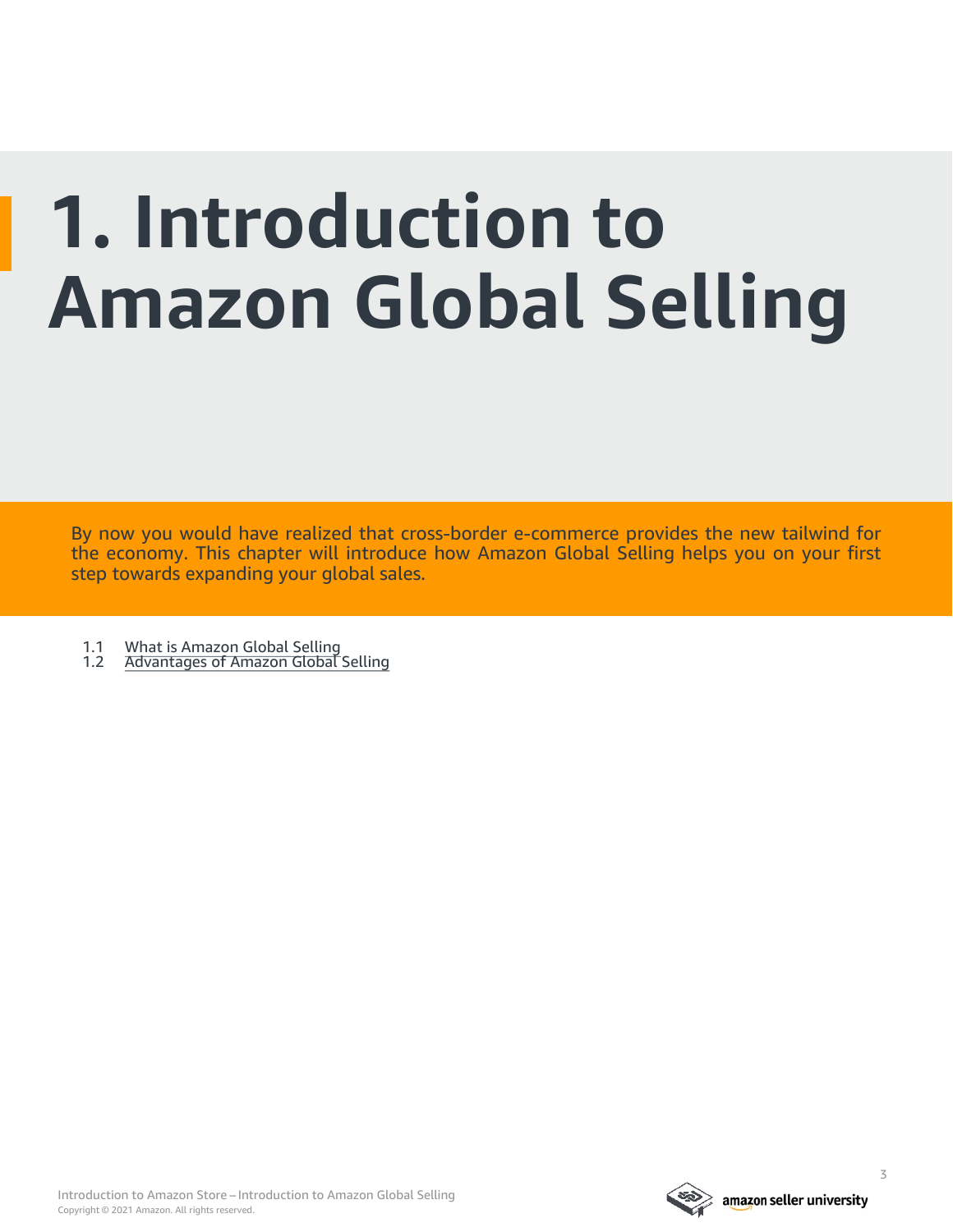### <span id="page-3-0"></span>**1.1 What is Amazon Global Selling**

Amazon was founded in July 1995 and is headquartered in Seattle. Amazon Global Selling leverages on Amazon's global resources to help Selling Partners capitalize on the opportunities offered by crossborder e-commerce to develop their export businesses, expand globally and build international brand.

At present 20 overseas stores are available to Selling Partners. They are namely the US, Canada, Mexico, Brazil, UK, France, Germany, Italy, Spain, the Netherlands, Sweden, Poland, Japan, Australia, India, UAE, Saudi Arabia, Egypt, Singapore and China.



Amazon Global Selling primarily involves the consolidation of various service resources including logistics, finance, operations, technology and personnel training targeted at local enterprises and those in surrounding regions intending to expand their businesses. It aims to create a service cluster for localized cross-border e-commerce enterprises, linking them together for their benefit. It provides one-stop-shop services for local enterprises and those in surrounding regions, helping brands, manufacturers and trading enterprises to transform and upgrade themselves, thereby accelerating the development of local crossborder e-commerce enterprises.

[Click here t](https://services.amazon.sg/)o access Amazon Global Selling website.

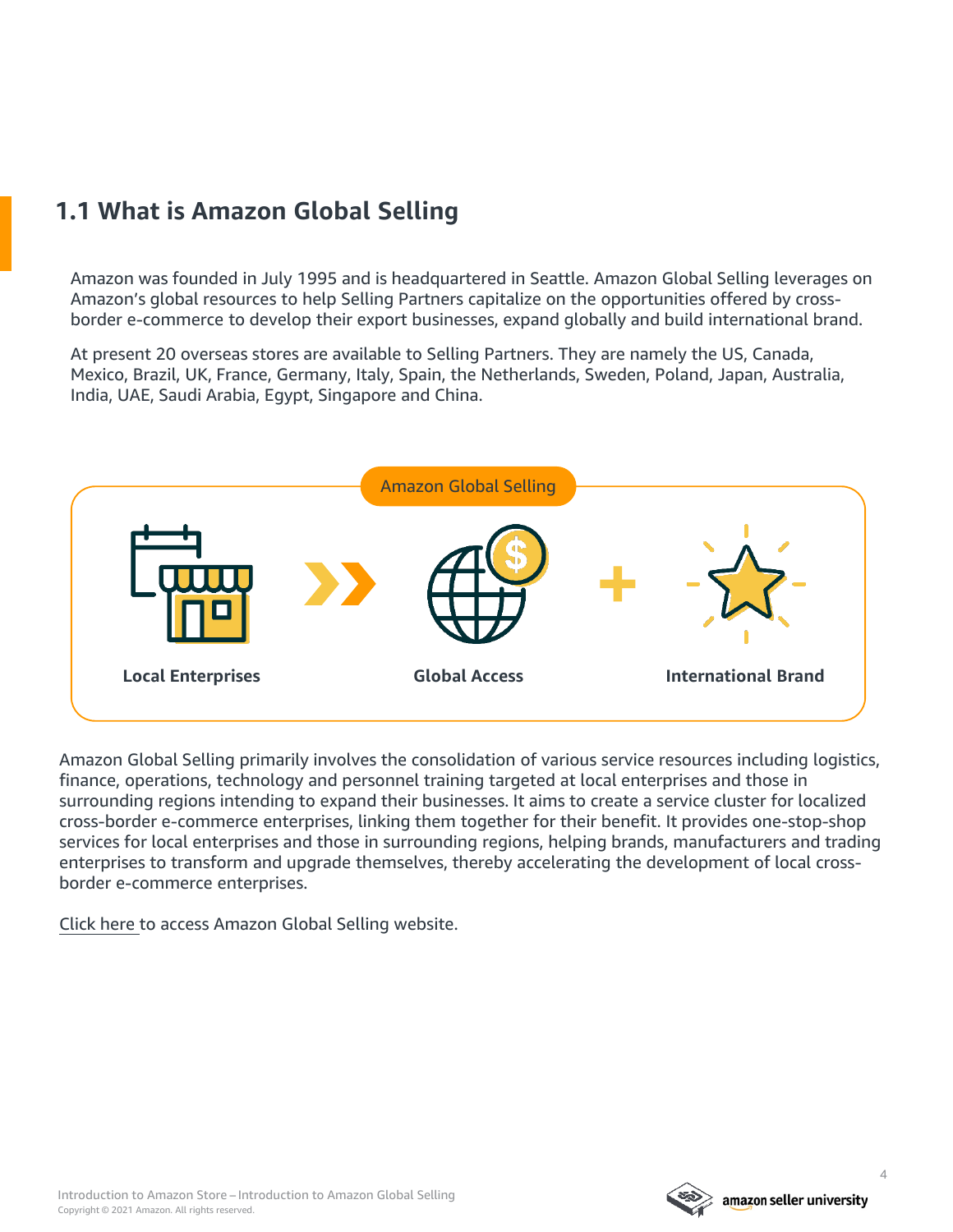### <span id="page-4-0"></span>**1.2 Advantages of Amazon Global Selling**

As a globally-renowned e-commerce store, Amazon's "Global Selling" program possesses unique advantages.





#### **Brand and traffic flow**

The greatest challenges for a beginner of cross-border e-commerce business without a brand or an international brand or its own customers are to garner consumers' trust and increase visibility. In both respects, Amazon possesses obvious advantages.

Given that Amazon is a popular online shopping destination in many countries, being associated with it will make it easier for the enterprise to gain consumers' trust. Amazon distributes products to 185 countries and regions, covering 300 million international users. Amazon enjoys high traffic in many countries. Therefore, having a store on Amazon means having access to a considerable amount of traffic.



#### **Amazon's quality customer resources**

Amazon's quality customers include Prime members and Amazon Business customers.

Amazon Business provides corporate purchasing services for corporate customers. Its target is to provide richer selection of products and convenient purchase experience for Amazon's corporate and institutional customers, as well as an effective channel consisting of millions of quality corporate and institutional buyers for Sellers. Such corporate customers include large hospitals, government institutions, Global 500 enterprises and universities, and can further enhance the sales of Sellers on Amazon store.

Sources (Foreign language only) 1. [Cifnews.com](https://www.cifnews.com/article/22320?origin=tag_wish_america) 2. [Cifnews.com](https://www.cifnews.com/article/35732?origin=tag_otto)

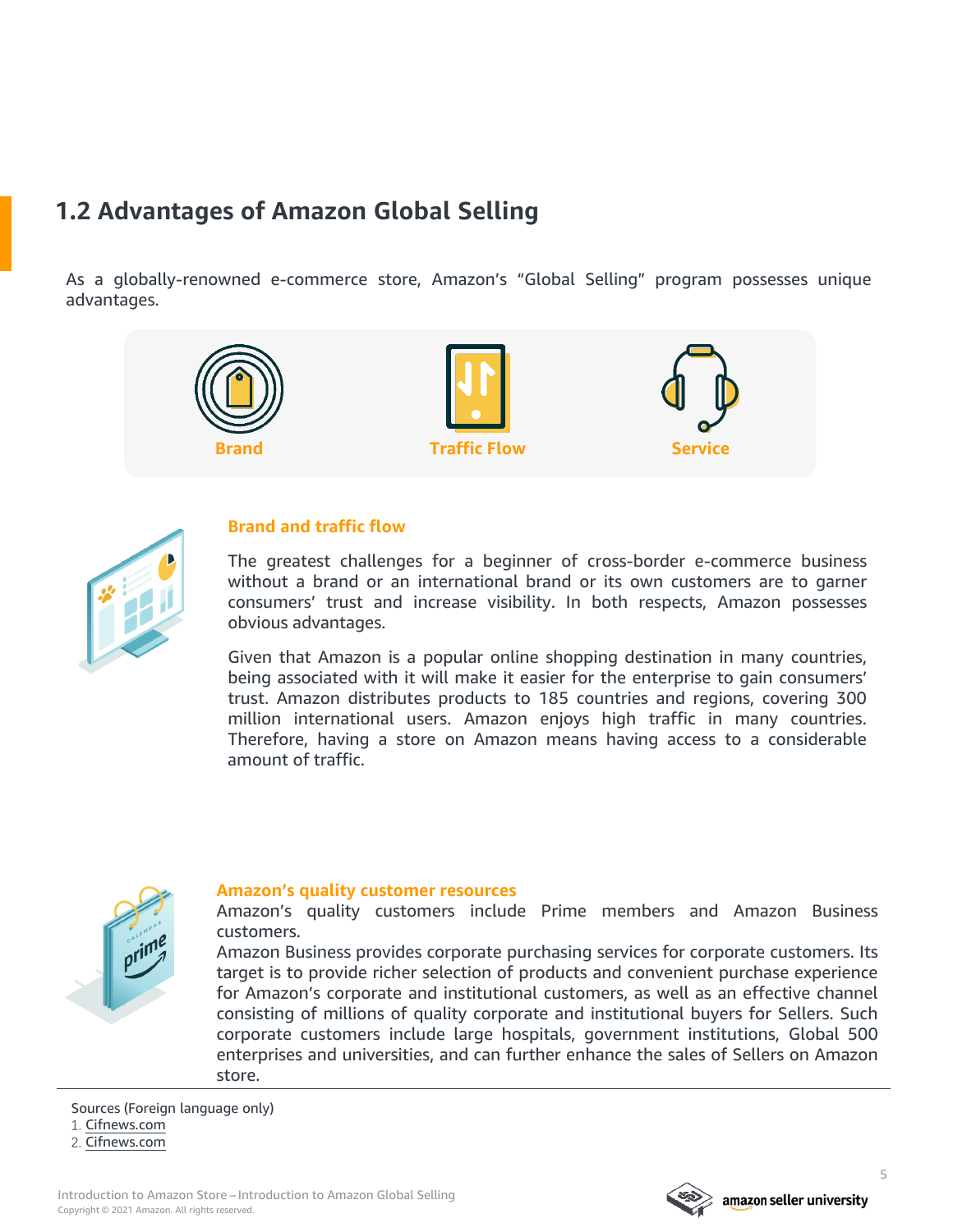

#### **Amazon's global export cross-border e-commerce services**

Amazon and our Service Provider Network can provide Sellers with comprehensive services including global logistics, local distribution, global collections, taxation and intellectual property advisory. Put simply, when Sellers choose Amazon Global Selling for their export cross-border e-commerce businesses and leverage the services offered, they only need to concentrate on product selection and product quality management, leaving other details to be handled by Amazon's services. This will significantly reduce Sellers' work load and enable them to devote their energy to their core business.